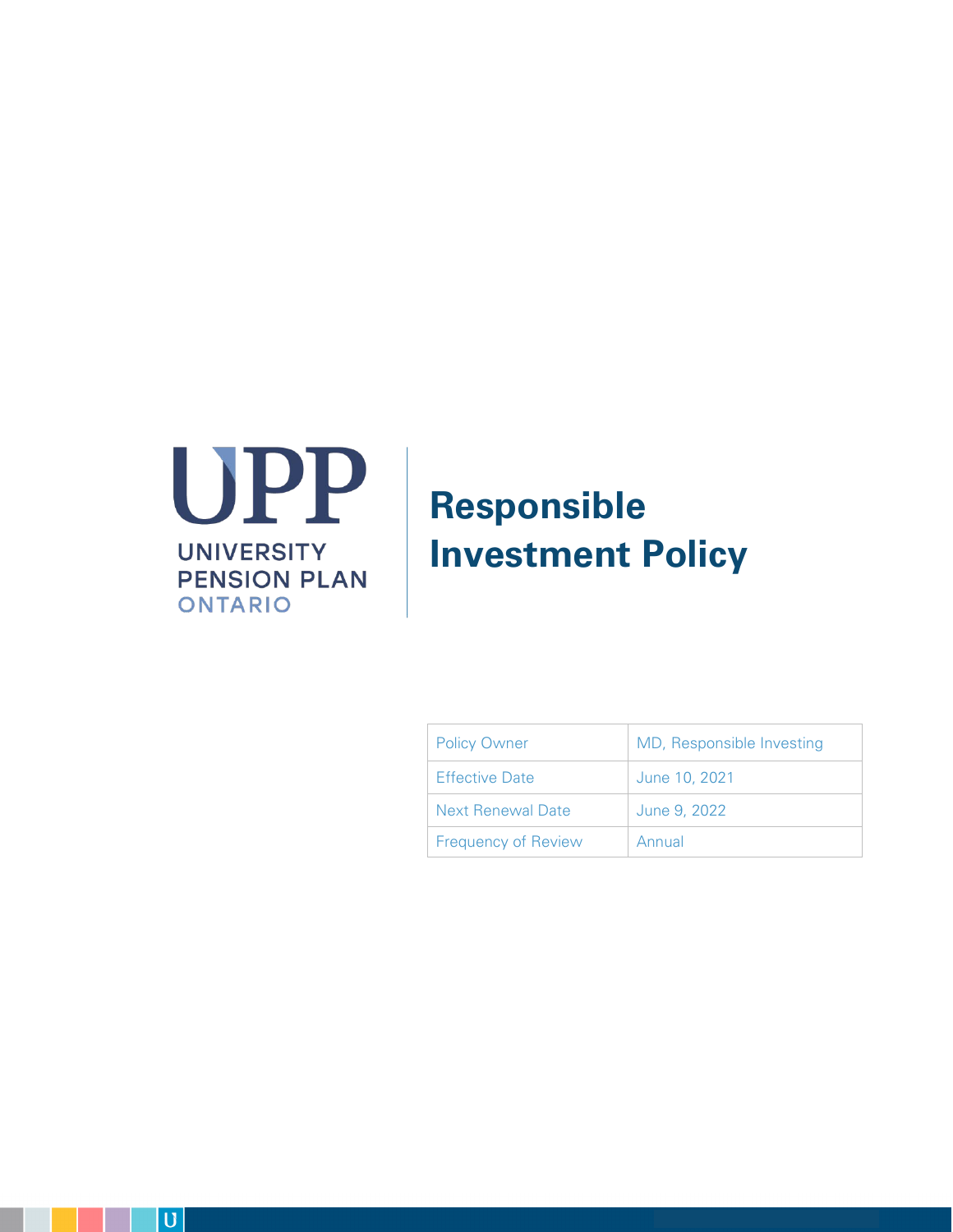## Responsible Investment Policy

## 1. Purpose

The University Pension Plan Ontario ("UPP") serves pension plan members and retirees of its sponsor universities. Informed by our belief, supported by research and evidence, that responsible investment ("RI") supports risk management, value creation, and a duty to be active owners and consider stakeholder interests and investment impacts, UPP seeks to embed responsible investment practices throughout our investment management activities. We believe this commitment reflects our fiduciary duty and is in the best interests of our members.

The purpose of this Responsible Investment Policy ("Policy") is to outline UPP's initial beliefs, commitments, and approach to responsible investment. This first Policy provides a framework and guidance to incorporate environmental, social, and corporate governance ("ESG") considerations in investment management and stewardship activities in a consistent and comprehensive manner.

ESG factors and their materiality for investments may vary across companies, sectors, regions, asset classes and time horizons. These factors are often systemic, requiring a coordinated, multifaceted response from public and private leaders. While investors play an important role in driving market changes, economic forces are also largely influenced by supervisory expectations and policy signals. This underscores the importance of collaborative engagement in aligning industry initiatives, public policy, issuer interests and financial systems with international goals and long-term value creation for plan members.

Responsible investment practices are constantly evolving. As well, the approach to responsible investment will vary depending on whether investments are managed internally by UPP staff or by external investment managers, and whether externally managed funds are in segregated mandates or reside in pooled or commingled funds. UPP therefore expects its approach to responsible investment to evolve over time as our capacity improves and grows and as research, evidence and industry practice evolve. Our goal is purposeful, future-oriented investments, continual improvement, and transparency in our approach. To that end, UPP will regularly provide our plan members and the public with information on our responsible investing approach and activities. Reporting will, at a minimum, address proxy voting and other stewardship activities, climate change and diversity.

## 2. Scope

U

This Policy applies to all UPP personnel and Trustees and covers all invested assets and investment activities.

Application of the Policy will vary depending on UPP's degree of influence over investment activities and decisions. For example, segregated mandates give us greater control (over investment holdings and stewardship activities like proxy voting) than commingled mandates and pooled funds.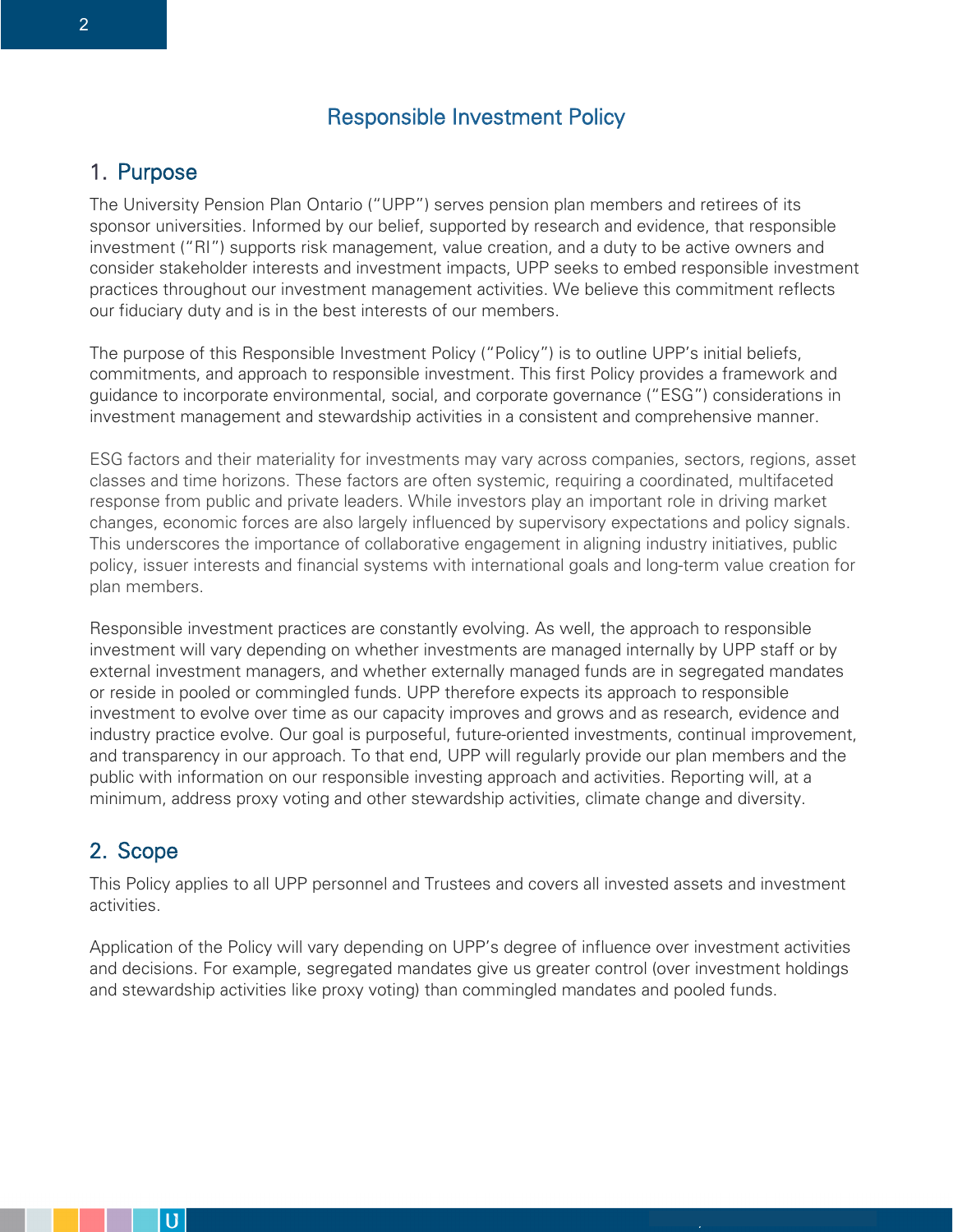Application of this Policy and integration of responsible investment considerations must be consistent with all other policies and legal obligations, including UPP's fiduciary duty to beneficiaries. That is, UPP will not make investment decisions exclusively on ethical or moral grounds.

The focus of this Policy is ESG integration in our investment activities, however we also seek to address ESG factors and best practices in UPP's own management and operations.

We are committed to continuously improving our reporting to promote transparency and open dialogue with our members. We welcome ongoing feedback and encourage our members to share research and other informative and educational materials as they see fit. Members can comment on this Policy or provide materials via [myupp@universitypensionplan.ca.](mailto:myupp@universitypensionplan.ca)

## 3. Definitions

Environmental, Social, Governance (ESG): ESG refers to environmental, social, and governance factors that may impact or be impacted by corporate or investment activities. Environmental factors relate to the quality and functioning of the natural environment and natural system. Social factors relate to the rights, well-being and interests of people and communities (e.g., employees, customers, broader society). Governance factors relate to the policies and procedures used to direct, control, and monitor companies and other investee entities.

Examples of ESG factors that may be considered by UPP include, but are not limited to:

Environmental

- climate change
- greenhouse gas (GHG) emissions
- water and air pollution
- biodiversity
- natural capital
- resource use and efficiency

Social

- human rights and labour rights in operations and supply chains
- equity, diversity, and inclusion
- employee health and safety
- data privacy
- consumer protection

#### Governance

- board structure and diversity
- executive compensation and link to ESG performance
- shareholder and stakeholder rights
- corporate oversight and risk management
- cybersecurity
- conflicts of interest
- anti-bribery
- corruption

U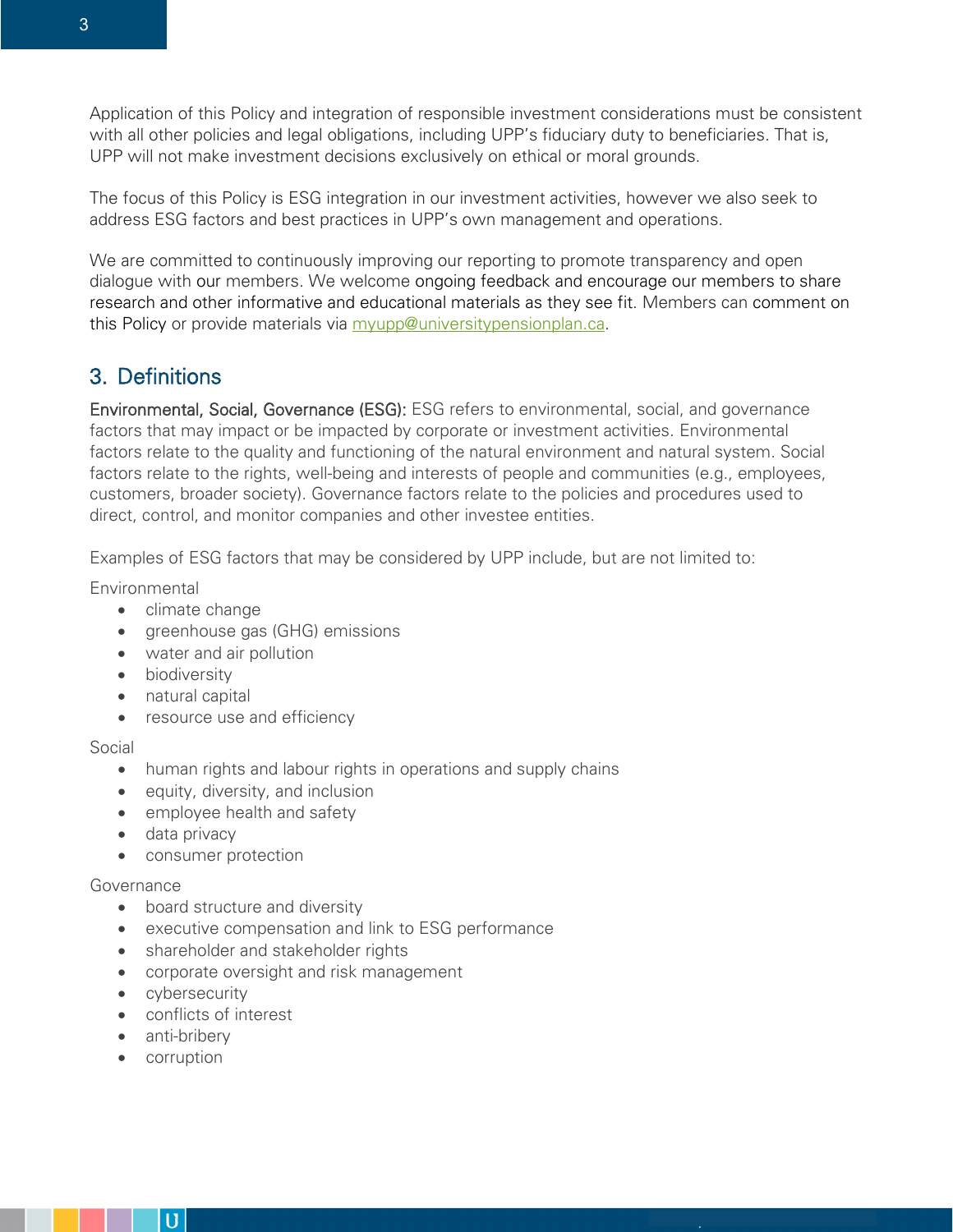Principles for Responsible Investment (PRI): The PRI are a set of six voluntary and aspirational investment principles established by a United Nations-supported international network of investors. The PRI offer a menu of possible actions to incorporate ESG issues into investment practice.

Responsible Investing (RI): The integration of ESG considerations into investment management processes and stewardship practices, focused on those factors that could have a material impact on financial performance and environment, social and financial systems.

Stewardship: Investors' use of influence to mitigate risk or derive long-term value, including the value of common economic, social, and environmental assets on which returns, and client and beneficiary interests, depend (also referred to as "active ownership").

Task Force on Climate-related Financial Disclosure (TCFD): The TCFD is a task force established by the Financial Stability Board to develop recommendations for effective climate-related disclosures that could promote more informed investment, credit, and insurance underwriting decisions. TCFD recommendations are being applied by companies and investors globally to help integrate climate considerations into investment management.

## 4. Responsible Investment Beliefs

This Policy is informed by the following set of beliefs endorsed by the Board of Trustees:

- ESG factors such as climate change and diversity will present material and evolving impacts over time and are part of comprehensive risk management for a long-term investor.
- An ESG lens helps to better assess and create sustainable value, identify differentiated opportunities, and drive stronger long-term financial performance.
- Engagement is a key tool for investors to influence a culture of sustainability among investee companies and external managers and promote fair, efficient, and transparent market practices.
- Investors have a responsibility not only to respond to evolving real-world challenges but also to promote a just, sustainable society and economy.

## 5. Commitments

 $\mathbf U$ 

In recognition of our RI beliefs and in accordance with this Policy, UPP will:

- Become a PRI signatory and align our investment activities with the PRI's six Principles of Responsible Investment;
- Establish ESG management and oversight responsibilities;
- Integrate ESG considerations into investment analysis and decisions, including when selecting, appointing, monitoring, and engaging with external managers;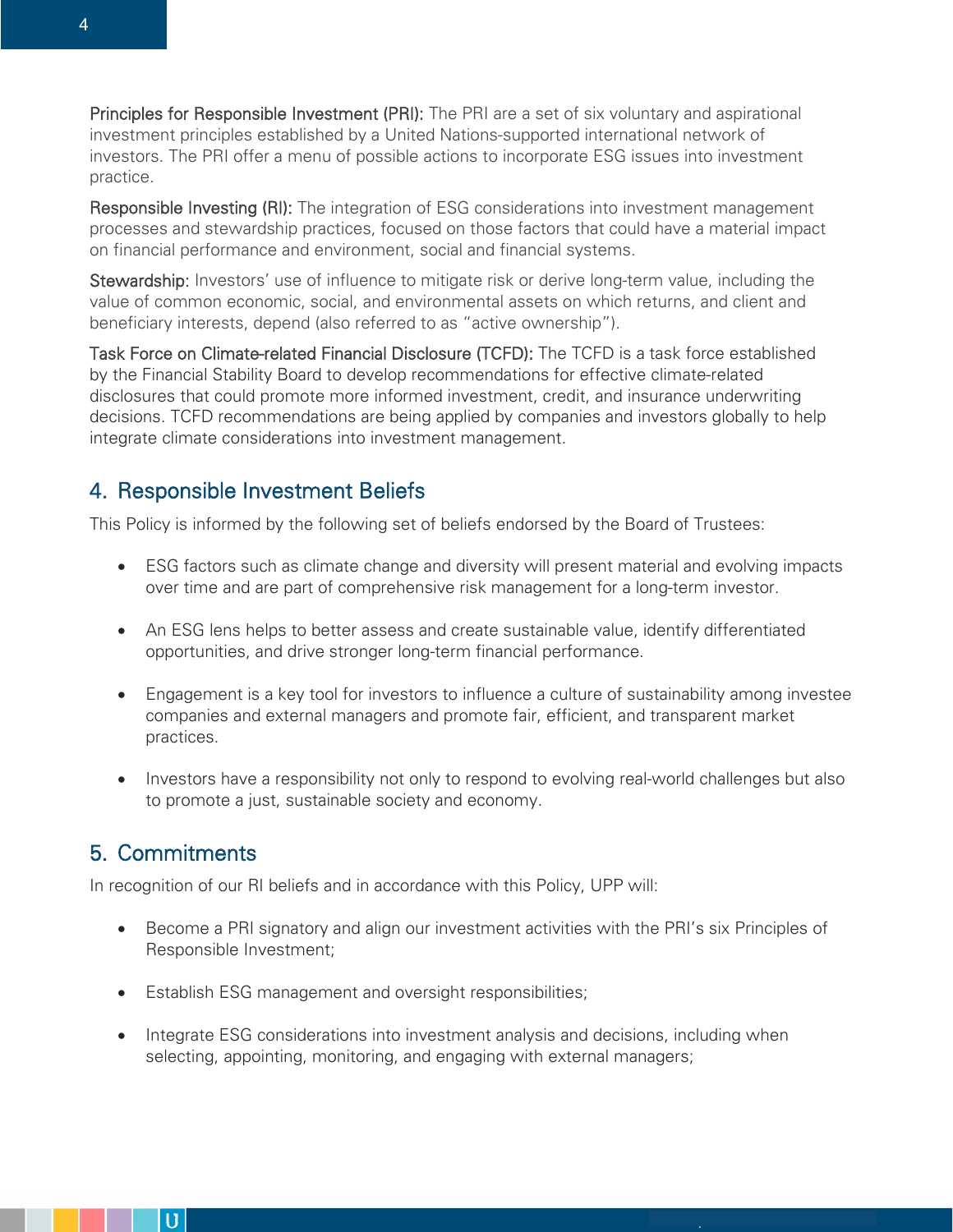- Be active owners and engage in ESG stewardship activities, including issuer engagement, industry collaboration and proxy voting;
- Integrate evaluation of climate change risk and opportunity into investment management and stewardship practices in line with the principles outlined in *Investing to Address Climate* Change—A Charter for Canadian Universities;
- Report on ESG practices publicly and to plan members.

# 6. Our Approach

## 6.1 ESG Management and Oversight

6.1.1 To address our ESG commitments, UPP's Board of Trustees is responsible for setting the Responsible Investment Policy and overseeing its implementation.

6.1.2 UPP's CEO is responsible for communicating the Policy to all employees.

6.1.3 All employees of UPP are required to adhere to the Policy.

6.1.4 Investment teams are responsible for integrating ESG considerations in all investment decisions and for communicating this Policy to external managers.

6.1.5 To support our responsible investment commitments, we will establish a responsible investment team. Led by our Managing Director of Responsible Investing, the RI team will set ESG strategy and targets and identify focus areas and initiatives. This team will oversee and support integration of ESG factors across investment processes and manage RI stewardship and reporting activities.

6.1.6 UPP's CEO and RI team will report to the Board of Trustees on relevant responsible investment matters on an ongoing basis, and on adherence to this Policy at least annually.

## 6.2 ESG integration

U

6.2.1 To fulfill our ESG commitments, UPP will integrate ESG factors in investment decisions.

6.2.2 To support ESG integration in investment decisions, UPP will, where appropriate:

- Provide ESG training to our investment professionals and Board members;
- Develop tools and resources for investment teams;
- Use third-party data to evaluate holdings and measure ESG performance;
- Identify ESG focus areas and, where appropriate, set ESG targets; and
- Collaborate with academic institutions to access research and resources related to responsible investment.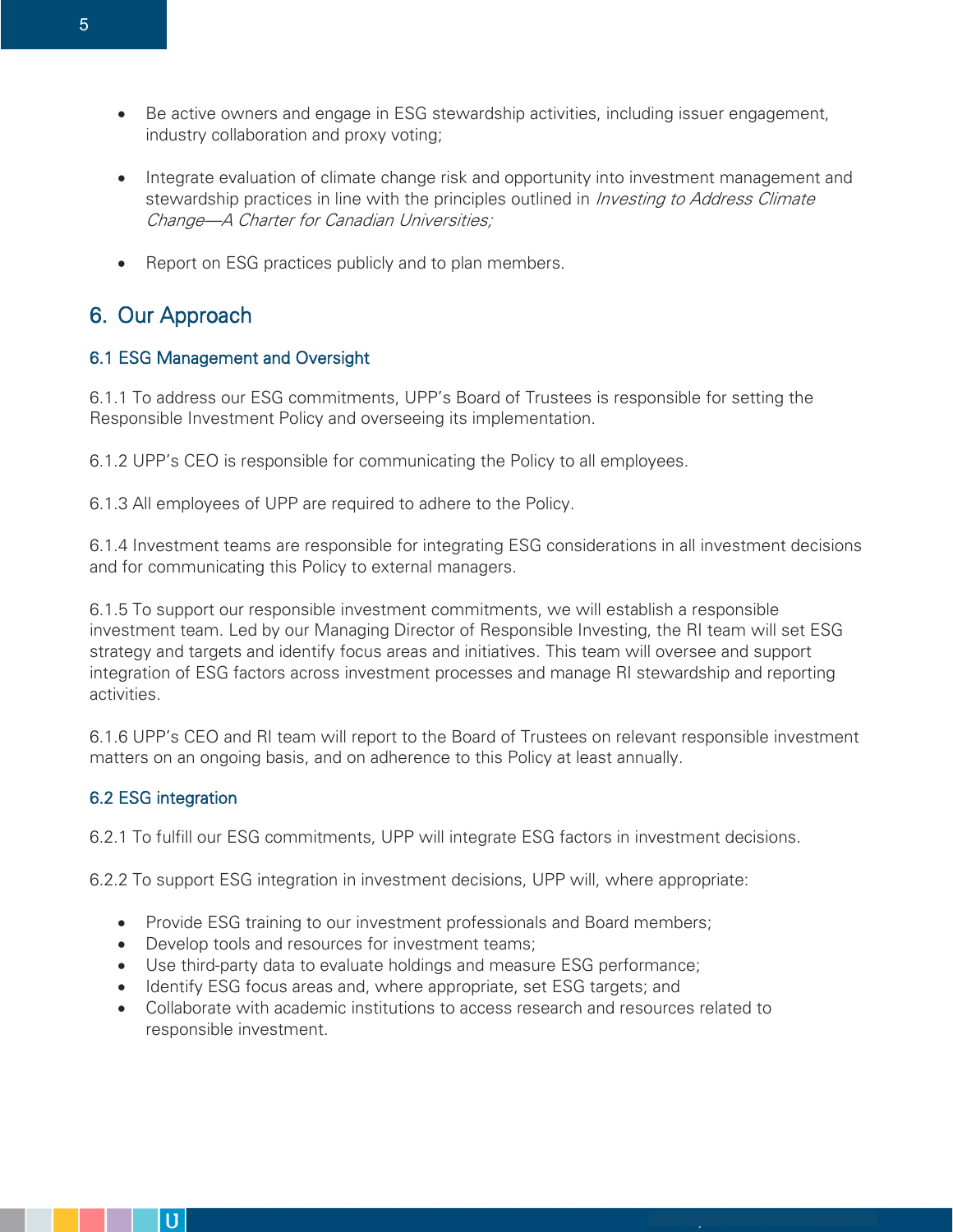#### Exclusions<sup>[1](#page-5-0)</sup>

6.2.3 Excluding particular companies, sectors or asset types can be applied as an investment strategy and tool to influence change. UPP will consider exclusions where:

- Investment would contravene international treaties; or
- The Trustees believe the investment may result in financial detriment to the plan or does not contribute appropriate long-term risk-adjusted returns; or
- Engagement activities by UPP or wider industry are unsuccessful.

6.2.4 In general, UPP favours active engagement over exclusion or divestment as a first course of action to influence corporate behaviours and will use constructive dialogue and clear guidance as primary tools to effect change.

6.2.5 Any exclusions must be recommended by UPP's Investment Committee and approved by the Board of Trustees.

#### External Managers

6.2.6 Currently, all UPP investments are managed by external managers. These external managers therefore play a critical role in integrating ESG considerations into UPP's investment activities. UPP will assess the external managers' commitments to responsible investing by reviewing and evaluating their business organization, investment processes and portfolio compositions.

#### Manager selection and appointment

6.2.7 As UPP is assuming existing investment mandates, we will integrate responsible investment considerations into our future selection and appointment of new external managers and renewal of existing external managers.

6.2.8 When selecting external managers, we will evaluate responsible investment practices and performance, including firm ESG policy, commitments, approach, resourcing, stewardship activities, performance measurement and reporting.

6.2.9 When appointing new managers, UPP will engage those who have demonstrated a commitment to, or to improvement of, responsible investment and ESG integration practices. This assessment shall consider the investment strategies employed by the relevant manager and will recognize that different strategies have inherently different ESG potential.

6.2.10 UPP will seek to integrate responsible investment requirements, such as reporting on ESG performance, into new agreements. Where possible, we will seek to use our influence to ensure ESG considerations are integrated into the terms of pooled and commingled funds.

#### Manager engagement and monitoring

6.2.11 We will communicate UPP's RI Policy, and any material updates to such Policy, to all external managers, along with our expectation that managers should integrate ESG considerations into their investment management processes and stewardship activities.



<span id="page-5-0"></span><sup>1</sup> For the purposes of this Policy, 'exclusion' refers to the decision not to invest in a particular company, sector, or asset type, which is distinct from 'divestment', being the decision to reduce exposure to held positions.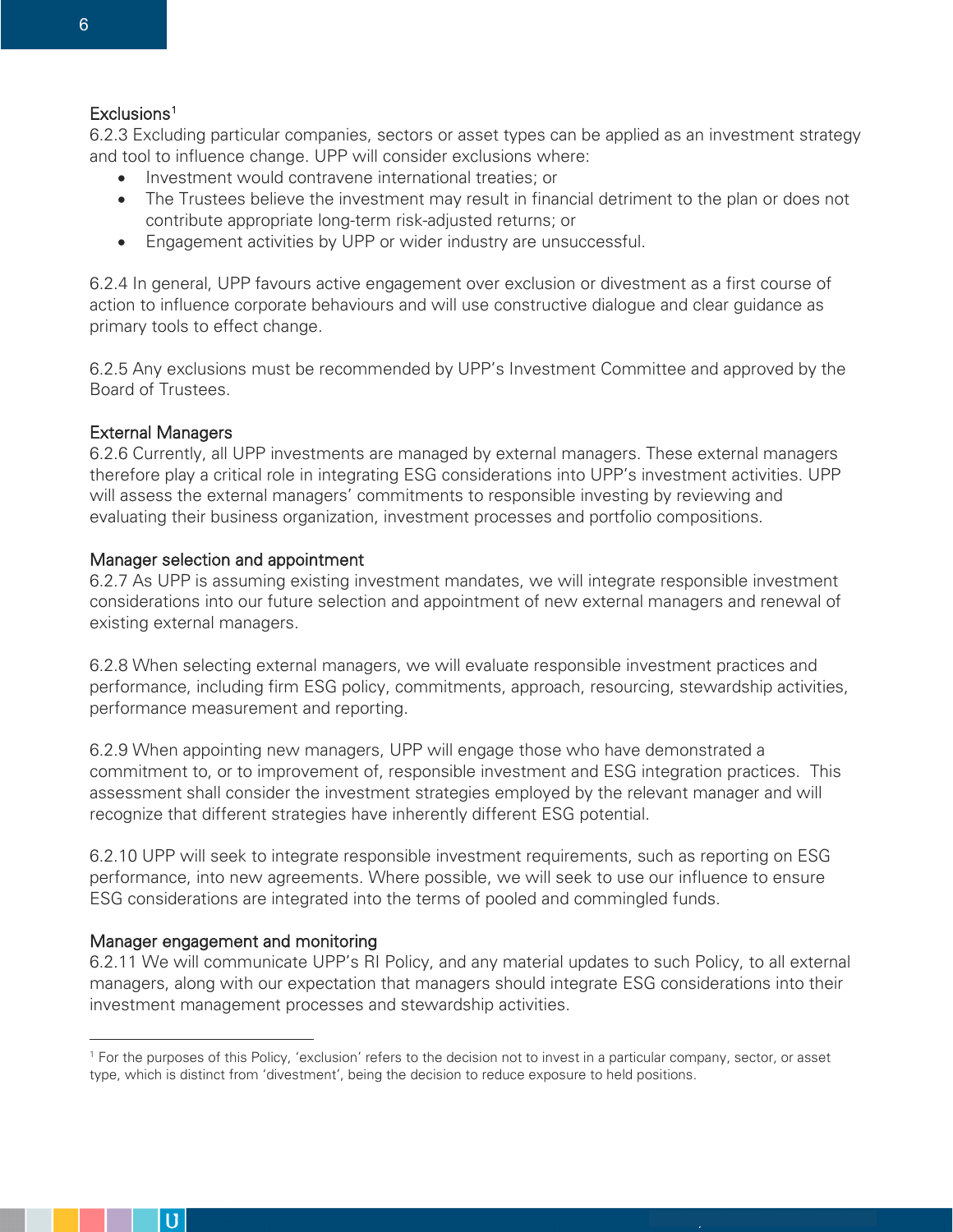6.2.12 Annually, UPP will request updates on responsible investment, including policy changes, ESG integration, major ESG incidents, stewardship activities, and ESG performance of underlying portfolios.

6.2.13 UPP investment team will discuss ESG practices and performance with external managers, including attributes of individual securities.

6.2.14 We recognize that different managers will have made varying degrees of progress on their approach to responsible investment. Therefore, we are committed to supporting managers seeking to develop their practices over time. As part of our regular engagement with managers, we will encourage them to enhance their responsible investing practices, including ESG analysis, reporting and stewardship activities.

#### 6.3 Stewardship

6.3.1 UPP recognizes the importance of stewardship or "active ownership" to align the interests of issuers and financial systems with long-term value creation for plan members.

6.3.2 In determining stewardship priorities, we will consider our responsible investment focus areas as well as issues affecting our investments. We will account for our relative influence on a case-bycase basis, and the likelihood of successfully meeting our stewardship objective.

#### Collaboration and Engagement

U

6.3.3 UPP seeks to achieve greater influence through collaborative engagement networks and working groups. We will join and actively participate in initiatives that seek to address ESG topics and advance industry practices, including climate change management, systemic decarbonization and corporate disclosure. We will also collaborate with peers to engage issuers held in our portfolios, and in some instances, may engage such issuers individually.

6.3.4 As part of our ongoing dialogue with external managers, we will encourage alignment of their engagement activities with this Policy. We will also encourage managers to participate in collaborative stewardship initiatives.

6.3.5 UPP aims to make a broader contribution to public policy and the Canadian investment ecosystem by providing our insight and expertise where it can have an impact.

6.3.6 We will work collaboratively with our peers, industry, policymakers, standard-setters, and the academic community to inform, promote and advance industry practices and public policy relating to relevant ESG issues and the pursuit of sustainable economic growth.

6.3.7 We will establish internal processes to guide and facilitate our responses and input on public policy and industry matters and prioritize the issues on which we will engage.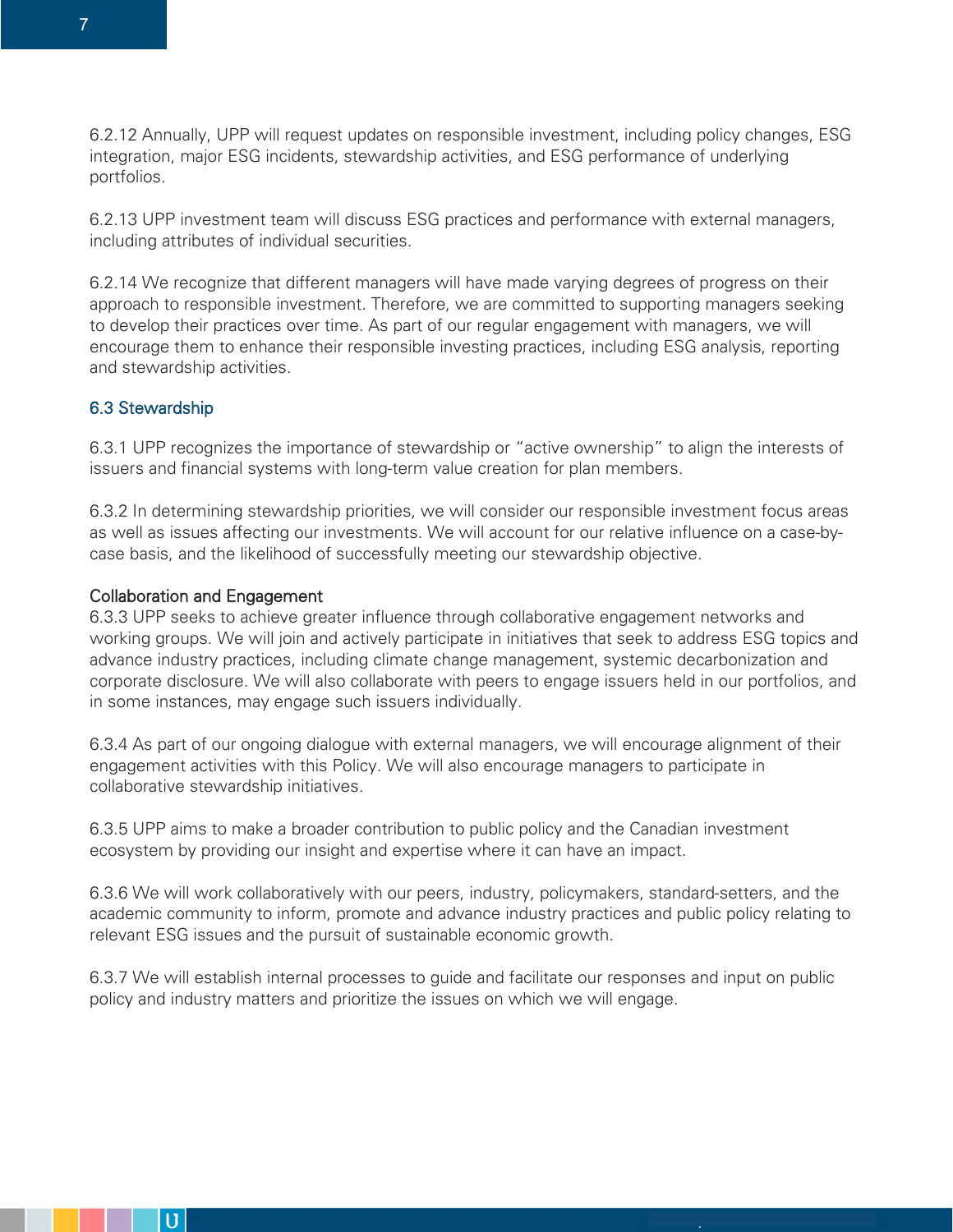#### Proxy voting

6.3.8 Proxy voting is an important stewardship tool that UPP can use to influence ESG management in our portfolios.

6.3.9 UPP will adopt a proxy voting policy that outlines our stance on select ESG factors. We will also seek support from third-party proxy service providers to supplement our policy and execute our votes. Our approach to proxy voting will vary depending on our ability to vote proxies; for example, we are not able to vote proxies in most pooled funds. We will communicate our proxy voting policy to all external managers.

6.3.10 We will periodically review and report on our voting activities to ensure they align with our responsible investment and proxy policies. ESG factors are continually evolving, as is our investment strategy; therefore, we expect our proxy policy and approach to evolve along with other stewardship activities.

### 6.4 Climate Change

6.4.1 We recognize that climate change will continue to present risks and opportunities for investment portfolios. We also recognize that climate change presents a systemic and material risk to the ecological, societal, and financial stability of the economy as a whole. We believe that the approach to addressing climate change should be grounded in science-based targets and supportive of international agreements like the Paris Agreement of the Parties to the United Nations Framework Convention on Climate Change.

6.4.2 To address climate risk and opportunity in our investment activities, UPP will follow the principles outlined in *Investing to Address Climate Change—A Charter for Canadian Universities*.

6.4.3 Moving forward, we will:

- Measure and publicly disclose the absolute emissions and carbon intensity across our listed equity, fixed income assets and other asset classes, where possible;
- Discuss portfolio emissions with external managers at least annually;
- Begin to evaluate forward-looking climate scenarios and potential impacts on our investments, in line with evolving industry practices;
- Evaluate and set science-aligned targets to reduce emissions in our holdings and track progress towards these targets;
- Include climate change as a focus area for stewardship activities;
- Begin to align reporting with the TCFD recommendations and encourage their use in corporate disclosure; and
- Explore opportunities to reduce our own operational emissions and other climate change impacts.

#### 6.5 Equity, Diversity, and Inclusion

U

6.5.1 We seek to promote a diverse, equitable and inclusive market environment and practices among investee companies and external managers, as well as within our own operations.